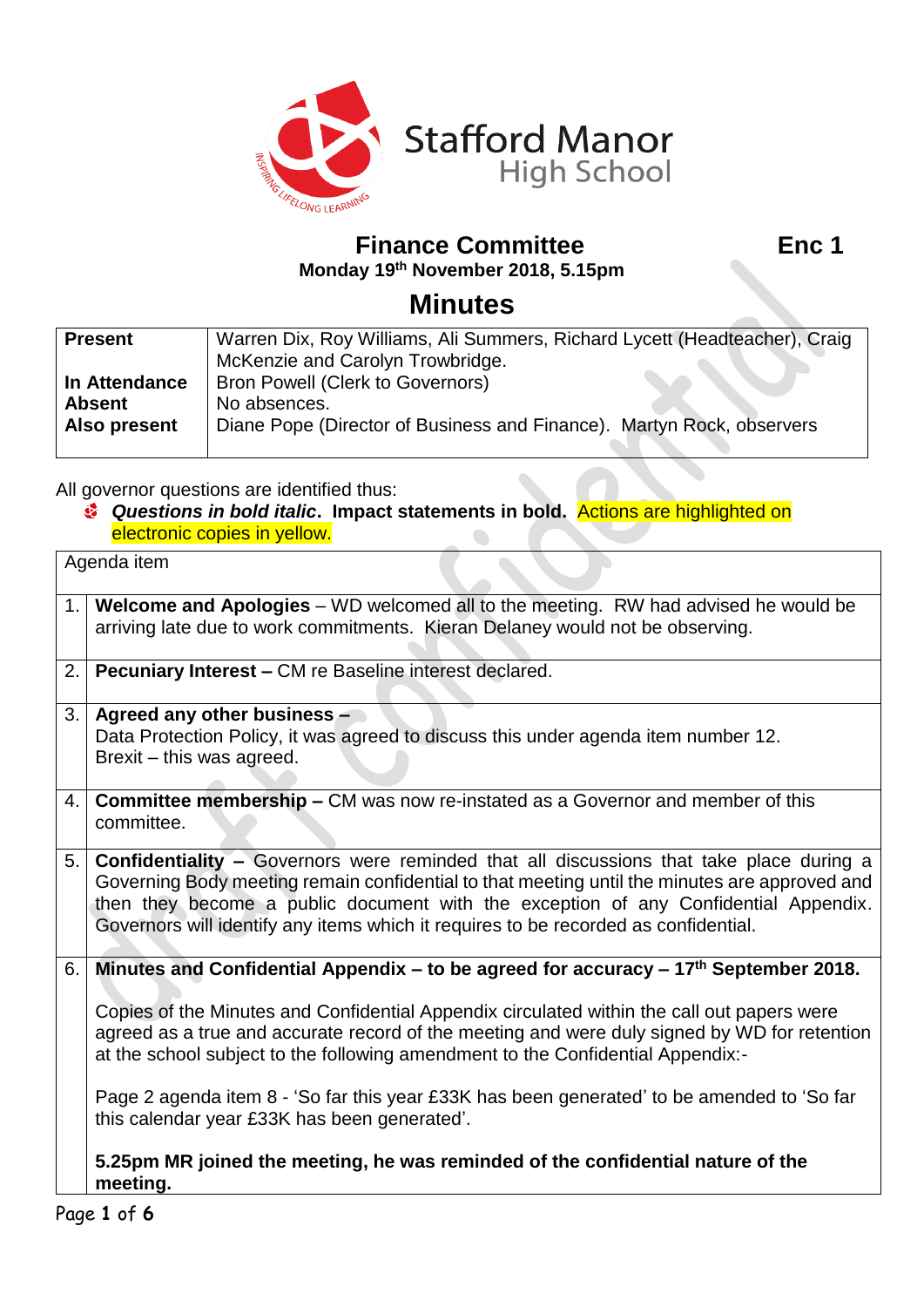| Item    | Action                                                                                                                                                                         | Outcome                                                                                                                                                                                                                                                                                                                                                                                                                                                                                                                                                                                                                                                                                                                                                                                                                                                                                                                                                                                                                                                                                                             |
|---------|--------------------------------------------------------------------------------------------------------------------------------------------------------------------------------|---------------------------------------------------------------------------------------------------------------------------------------------------------------------------------------------------------------------------------------------------------------------------------------------------------------------------------------------------------------------------------------------------------------------------------------------------------------------------------------------------------------------------------------------------------------------------------------------------------------------------------------------------------------------------------------------------------------------------------------------------------------------------------------------------------------------------------------------------------------------------------------------------------------------------------------------------------------------------------------------------------------------------------------------------------------------------------------------------------------------|
| no<br>8 | Lettings - %<br>increase<br>would be<br>discussed at<br>the next<br>meeting of<br>the<br>Committee<br>together with<br>a list of all<br>lettings and<br>the hours<br>each has. | Details of existing bookings had been distributed in the call out papers.<br>SMHS charges are comparable with those of other local<br>establishments. It was proposed that the charges for current lettings<br>remain the same, a loyalty bonus in effect. A handout of charges was<br>circulated to the committee. It was confirmed that the school continues<br>to comfortably cover costs with regards to cleaning and caretaking.<br>Governors asked if it would difficult to administer different<br>é.<br>changes - MR confirmed that the booking system could<br>accommodate this with ease.<br>Netball groups, the greatest users, have booked until the end of the<br>season (circa Easter 2019). Governors noted that current bookings are<br>long term. Netball is the biggest growth area in the sector at the<br>moment. SMHS needs to be commercial. The Borough Council have<br>increased their charges in line with inflation. In light of the school<br>budget the Board need to be increasing revenue where possible and<br>this means an increase in charges. Local schools do not have lettings |
|         |                                                                                                                                                                                | to the degree of SMHS. Weight Watchers use the Manor room, paying<br>£25 per hour for 3 hours*. It was proposed that a 2% (below inflation)<br>increase be implemented for all new lettings and a letter be sent to all<br>current clients informing them that as a gesture of loyalty this increase<br>would not be applied until their current agreement was renewed.<br>Bookings Plus records the end date of all bookings, it is not possible to<br>book more than a year in advance. It was agreed that if financial<br>matters change at SMHS charges can be revisited. It was therefore<br>agreed that a 2% increase be introduced as of the 1 <sup>st</sup> January 2019<br>and current lettings be informed of the Committees decision.                                                                                                                                                                                                                                                                                                                                                                    |
| 8       | <b>Baseline</b><br>membership<br>$numbers -$<br>this will be<br>presented to<br>the<br>committee at<br>the meeting<br>to be held on<br>the $19th$<br>November<br>2018.         | Membership runs annually October to October. Membership is on the<br>increase. £5755 has been received to date in fees, so the £6K target is<br>achievable.<br>Governors asked what Associate Members were - the<br>Ö.<br>committee were told that these are client that don't pay<br>membership but per session.<br>Walton and Stone Tennis Clubs use Baseline on a regular basis. A<br>handout showing a brief outline of the use of the outside courts was<br>handed out. The space is used extensively by students before school<br>(30-40 due to the increase in the number of Year 7's) and during break-<br>times. 3 courts are kept for exclusive use by Baseline, 2 netball courts<br>are hired out with the income being received by SMHS. The courts<br>have been cleaned at a cost of £3K. Tiny faults have been uncovered                                                                                                                                                                                                                                                                              |
|         |                                                                                                                                                                                | which will be rectified during the additional work scheduled for April<br>2019. School will use 6 courts. MR proposed that Baseline pay 50% of<br>the £12K cost for the refurbishment with SMHS paying the remainder<br>but as and when it can be afforded (estimated to be over a period of 5<br>years).<br>Governors asked what the income generated as a result<br>⊛<br><b>would be -</b> this has not yet been ascertained, the extra lettings<br>is not known. MR is still investigating any grants that may be                                                                                                                                                                                                                                                                                                                                                                                                                                                                                                                                                                                                |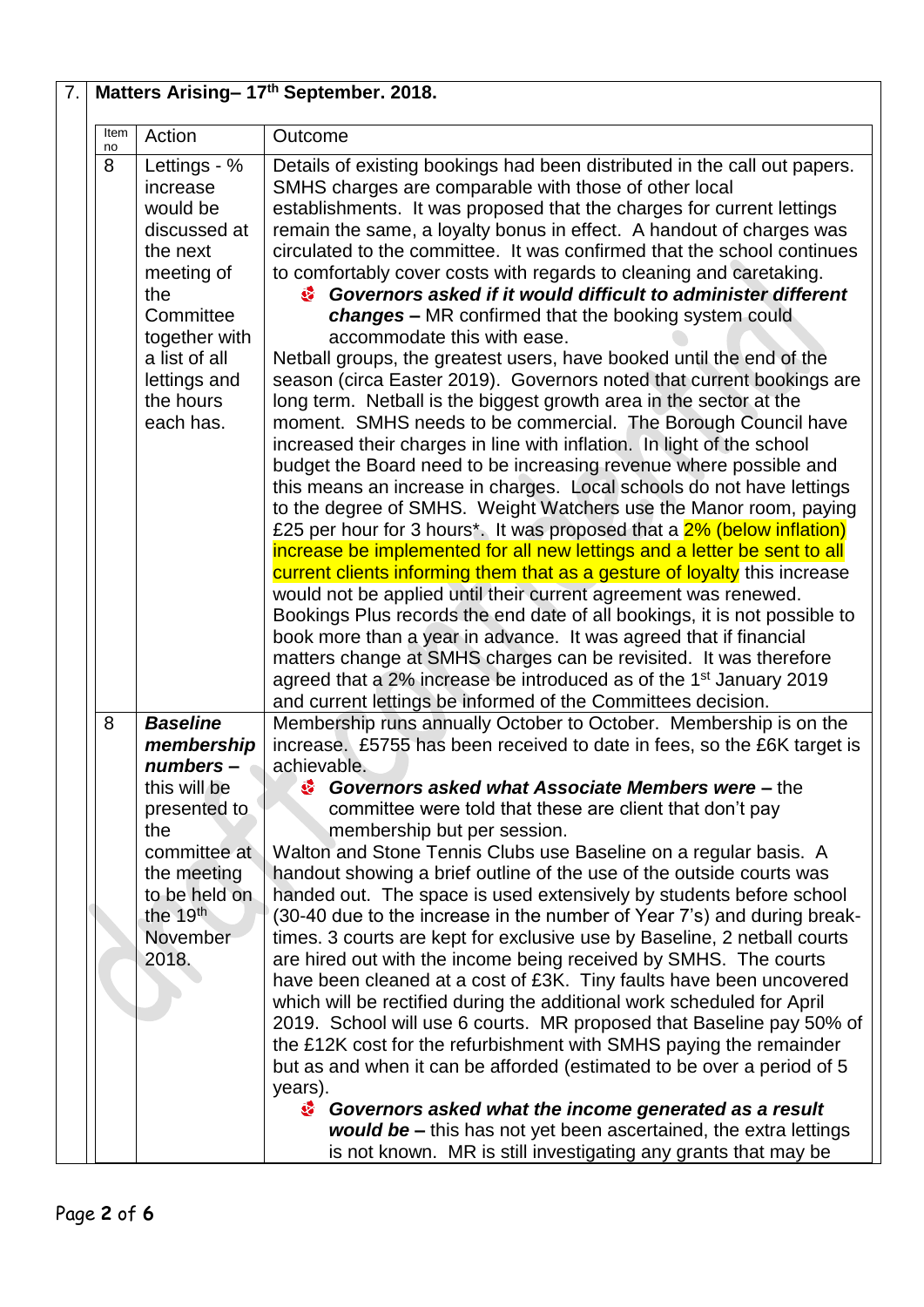|    | available. The courts need to be repainted to maintain the<br>condition.                                                                                                     |                                                                                                 |                                                                                                                                              |  |  |  |
|----|------------------------------------------------------------------------------------------------------------------------------------------------------------------------------|-------------------------------------------------------------------------------------------------|----------------------------------------------------------------------------------------------------------------------------------------------|--|--|--|
|    |                                                                                                                                                                              | It is not possible to use the field during the winter months due to the                         |                                                                                                                                              |  |  |  |
|    |                                                                                                                                                                              |                                                                                                 |                                                                                                                                              |  |  |  |
|    |                                                                                                                                                                              | mud that would be bought into school. It is useful for the school to<br>have this space to use. |                                                                                                                                              |  |  |  |
|    |                                                                                                                                                                              |                                                                                                 |                                                                                                                                              |  |  |  |
|    |                                                                                                                                                                              |                                                                                                 | 5.59pm RW arrived – interest declared in Baseline matters.                                                                                   |  |  |  |
|    |                                                                                                                                                                              |                                                                                                 | MR has applied for various grants and has signed up for notifications of                                                                     |  |  |  |
|    |                                                                                                                                                                              |                                                                                                 | grants becoming available. MR was asked to provide figures of                                                                                |  |  |  |
|    |                                                                                                                                                                              |                                                                                                 | potential income to enable the Committee to make an informed                                                                                 |  |  |  |
|    |                                                                                                                                                                              |                                                                                                 | decision. MR does not have the capacity to market the courts at the                                                                          |  |  |  |
|    |                                                                                                                                                                              |                                                                                                 | current time. It was noted that Baseline has subsidised SMHS by £20K                                                                         |  |  |  |
|    |                                                                                                                                                                              |                                                                                                 | in the past. The courts belong to the school. If the courts are repaired                                                                     |  |  |  |
|    |                                                                                                                                                                              |                                                                                                 | any additional income could be paid to Baseline towards the 50%                                                                              |  |  |  |
|    |                                                                                                                                                                              |                                                                                                 | school contribution. There is a concern that if the indoor courts require                                                                    |  |  |  |
|    |                                                                                                                                                                              |                                                                                                 | refurbishing there is not enough in the sinking fund to pay for this.                                                                        |  |  |  |
|    |                                                                                                                                                                              |                                                                                                 | SMHS have assured Baseline of their continued support. CT will<br>mention the facility on a 8k leaflet handout that she is preparing for the |  |  |  |
|    |                                                                                                                                                                              |                                                                                                 | local area. MR felt sure that bookings are likely to rise. CT will                                                                           |  |  |  |
|    |                                                                                                                                                                              |                                                                                                 | approach the StaffsFoundationOrg for a contribution. Tennis                                                                                  |  |  |  |
|    |                                                                                                                                                                              |                                                                                                 | Staffordshire may contribute £2K towards the work.                                                                                           |  |  |  |
|    |                                                                                                                                                                              |                                                                                                 |                                                                                                                                              |  |  |  |
|    |                                                                                                                                                                              |                                                                                                 | WD will meet with MR in two weeks' time.                                                                                                     |  |  |  |
|    |                                                                                                                                                                              |                                                                                                 | 6.10pm MR left the meeting.                                                                                                                  |  |  |  |
|    |                                                                                                                                                                              |                                                                                                 |                                                                                                                                              |  |  |  |
| 8. |                                                                                                                                                                              | <b>Business Continuity Plan</b>                                                                 |                                                                                                                                              |  |  |  |
|    |                                                                                                                                                                              |                                                                                                 | This document was reviewed by the committee during the meeting held on the 12 <sup>th</sup> March                                            |  |  |  |
|    |                                                                                                                                                                              |                                                                                                 | 2018. It was agreed that a desktop exercise be carried out. RL and DP to agree a date in the                                                 |  |  |  |
|    |                                                                                                                                                                              |                                                                                                 | New Year and liaise with WD and AS.                                                                                                          |  |  |  |
|    |                                                                                                                                                                              |                                                                                                 |                                                                                                                                              |  |  |  |
| 9. |                                                                                                                                                                              |                                                                                                 | Performance Management Reviews - please see confidential appendix item 1.                                                                    |  |  |  |
|    |                                                                                                                                                                              |                                                                                                 |                                                                                                                                              |  |  |  |
|    | Budget 2018 - 2019 School Budget report to Governors. Circulated within the call out<br>10 <sup>1</sup><br>papers. DP updated the committee on the following:                |                                                                                                 |                                                                                                                                              |  |  |  |
|    |                                                                                                                                                                              |                                                                                                 |                                                                                                                                              |  |  |  |
|    | The predicted overspend if £280K which is more than was originally planned. This is due to a                                                                                 |                                                                                                 |                                                                                                                                              |  |  |  |
|    |                                                                                                                                                                              |                                                                                                 | shortfall in lettings income, a long term absence and an underestimation on the cost of admin                                                |  |  |  |
|    | supplies.                                                                                                                                                                    |                                                                                                 |                                                                                                                                              |  |  |  |
|    |                                                                                                                                                                              |                                                                                                 |                                                                                                                                              |  |  |  |
|    | DP has met with Davina from Entrust and she is comfortable with the predictions based on the                                                                                 |                                                                                                 |                                                                                                                                              |  |  |  |
|    | 4 year outcome. She is of the opinion that Tim Moss will not be concerned.                                                                                                   |                                                                                                 |                                                                                                                                              |  |  |  |
|    |                                                                                                                                                                              |                                                                                                 |                                                                                                                                              |  |  |  |
|    | There has been an increase in Teachers pension contributions to 23.6% which will be<br>implemented from 1 September 2019. The impact will be £37K in 2019/20 budget and £68K |                                                                                                 |                                                                                                                                              |  |  |  |
|    | on 2020/21 budget. These changes are not reflected in the current budget projections.                                                                                        |                                                                                                 |                                                                                                                                              |  |  |  |
|    | Davina is aware of this.                                                                                                                                                     |                                                                                                 |                                                                                                                                              |  |  |  |
|    | Governors asked when this was announced – the committee were informed that this                                                                                              |                                                                                                 |                                                                                                                                              |  |  |  |
|    |                                                                                                                                                                              |                                                                                                 | was only released a month ago and was dictated by Central Government.                                                                        |  |  |  |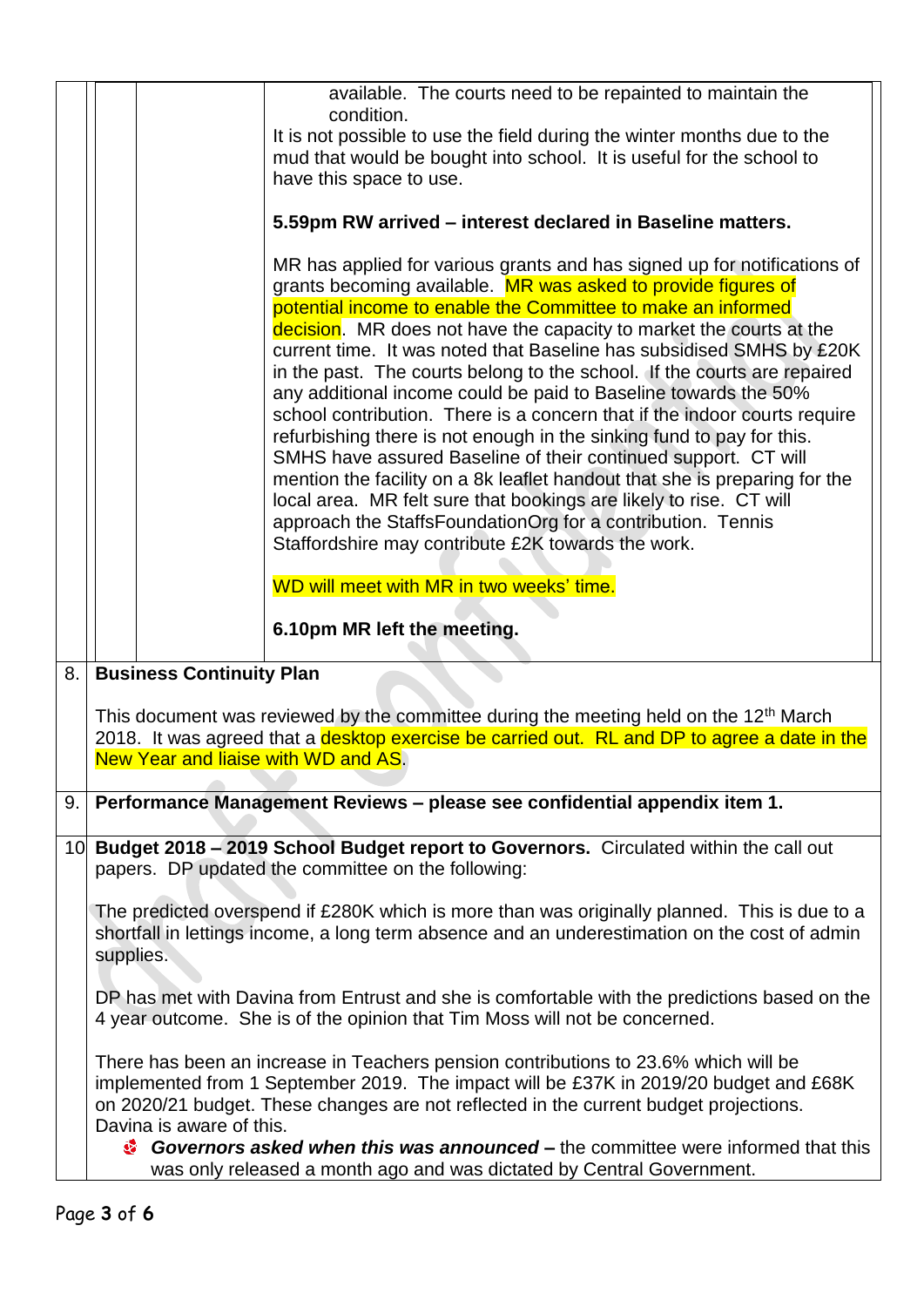The grant for the pay award was £8281 with the cost to the school being £8188, it had been anticipated that £8997 would be received but the figure was based on the student numbers for 2017 rather than this year.

The award from the Autumn Budget for 'little extras' is unknown but will be based on student numbers, so will not be the £50K alluded to. The funding will be capitalised and spent within the guidelines for DFC. DP will look at what expenditure can be transferred to this income stream.

There was a flood in the staff room. The carpet has been replaced with a £500 excess on the insurance claim. A new kitchen was fitted in-house at a cost of £1500.

Student intake for September 2019 is currently 75 1<sup>st</sup> choices which is comparable to this time last year. SMHS has informed the Local Authority that it could accommodate up to 100. Some 2<sup>nd</sup> choices may come to SMHS as the capacity across the town has reduced compared to the numbers coming through.  $6<sup>th</sup>$  form numbers have dropped. The Partnership is not hiring as many rooms as previously as a result of this.

- *Governors asked why there was a £14K disparity on the Admin Supplies line –* this was due to some credits allocated to this line during2017/18 but no adjustment was made for the planning 2018/19 financial year allocation.
- *Governors asked what the Exclusion claw back was –* the committee was told that when a student is excluded monies are clawed back proportionally. If the student was on roll on October census day the whole of the funding will be clawed back from the following financial year, even if the student has already left before April. It was noted that when SMHS takes a student that has been excluded from another setting no monies are received. If SMHS does find alternative provision for a student no claw back is incurred but costs would be. The recent addition of a student in Year 11 has attracted no funding.
- *Governors asked when the next meeting was scheduled with Davina –* this will take place prior to the next Finance Committee meeting to be held on the 18th March 2019.
- *Governors asked if the budget is likely to change before this meeting –* this is not foreseen at the current time. The worst case scenario is that the school budget would be de-delegated and control taken over by the Local Authority.

There is a new finance system that is capable of producing Key Performance Indicators and these could be generated for Governors. The accepted spend on staffing within a school is 80%. Governors said it would be useful to have this information, particularly as a monthly printout.

DP was thanked for her detailed report and for her continued hard work.

DP confirmed to the committee that her reduction to a 2 day week was getting easier as the Autumn term progressed. The team have grown into their increased responsiblilties since September. MR is very busy and has faced a steep learning curve. Operationally the school is working well.

## 11. **Health & Safety Annual update – verbal.**

The Fire Risk Assessment and the Outcomes identified by Risk Assessments were emailed to the committee 19th November 2018**,** hard copies were available.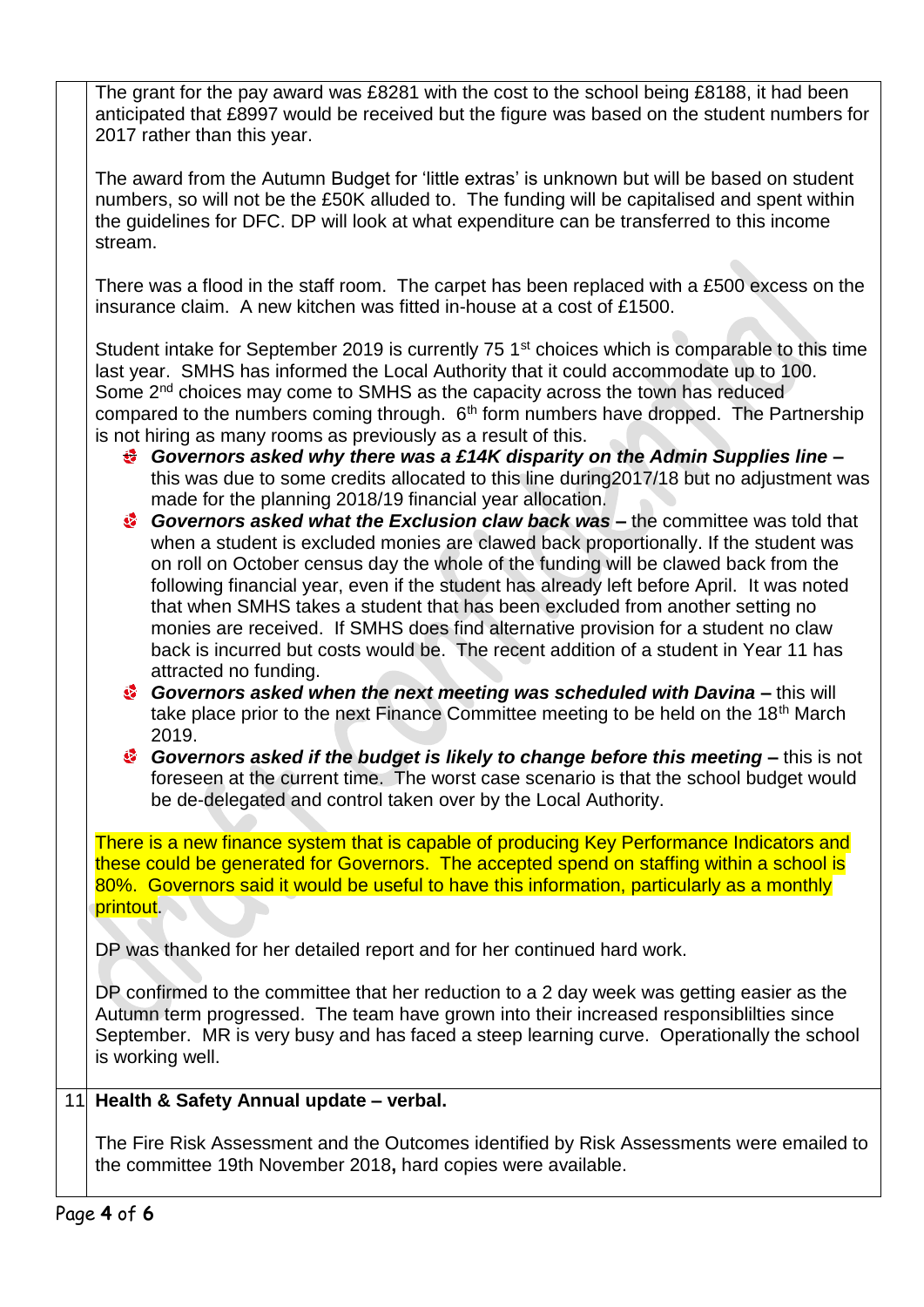| Governors noted that the Fire Risk Assessment looked good. The Health and Safety Audit<br>will take place in the spring term.                                                                                                                                                                                                                                                                                                                                                                                                                                                                                                                                                                                                                                                                                                                  |  |  |  |
|------------------------------------------------------------------------------------------------------------------------------------------------------------------------------------------------------------------------------------------------------------------------------------------------------------------------------------------------------------------------------------------------------------------------------------------------------------------------------------------------------------------------------------------------------------------------------------------------------------------------------------------------------------------------------------------------------------------------------------------------------------------------------------------------------------------------------------------------|--|--|--|
| Student accident statistics since September are 0.22%, a slight reduction on last year.                                                                                                                                                                                                                                                                                                                                                                                                                                                                                                                                                                                                                                                                                                                                                        |  |  |  |
| Governors asked how the new heating system is performing – they were told that<br>A Block is now warm and the feedback from lettings is positive. The control of the<br>system is still to be fully implemented. It is now possible to heat half of the sports hall.<br>Exposed Pipes are hot and this needs to be addressed as a risk. We have requested<br>that they are covered by caging if they can be reached.<br><b>Governors asked if the system can be set to anti-frost</b> – it was confirmed that it<br>could be.<br>Governors asked if the installation had run over and if there was a penalty clause<br>it did run over but it is not believed that there was a penalty clause<br>Covernors asked if the installation of the ventilation in the science rooms had<br><b>been completed –</b> it was confirmed that it had been. |  |  |  |
| 12 Data Protection                                                                                                                                                                                                                                                                                                                                                                                                                                                                                                                                                                                                                                                                                                                                                                                                                             |  |  |  |
| A policy template approved by County had been used to produce the new Date Protection<br>Policy, CN had drafted the document in her capacity as the lead in school on GDPR.<br>Governors were happy that the policy was fit for purpose and should be presented to the FGB<br>meeting on the 3 <sup>rd</sup> December 2019.                                                                                                                                                                                                                                                                                                                                                                                                                                                                                                                    |  |  |  |
| It was confirmed that the school is complying with Data Protection obligations.                                                                                                                                                                                                                                                                                                                                                                                                                                                                                                                                                                                                                                                                                                                                                                |  |  |  |
|                                                                                                                                                                                                                                                                                                                                                                                                                                                                                                                                                                                                                                                                                                                                                                                                                                                |  |  |  |
| 13 Pupil Premium – review of spend and impact                                                                                                                                                                                                                                                                                                                                                                                                                                                                                                                                                                                                                                                                                                                                                                                                  |  |  |  |
| RL told the Committee that this is currently being finalised and will be presented to the<br>Committee at the next meeting 18 <sup>th</sup> March 2019.                                                                                                                                                                                                                                                                                                                                                                                                                                                                                                                                                                                                                                                                                        |  |  |  |
| 14 Policies - There were no additional policies to review.                                                                                                                                                                                                                                                                                                                                                                                                                                                                                                                                                                                                                                                                                                                                                                                     |  |  |  |
| 15 Cleaning, Grounds Maintenance & Catering Contracts - verbal update                                                                                                                                                                                                                                                                                                                                                                                                                                                                                                                                                                                                                                                                                                                                                                          |  |  |  |
| WD and DP have met with Chartwells on 2 occasions. They reported to the committee that a<br>further meeting has been arranged where it is expected that Chartwells will present an<br>improved proposed contract.                                                                                                                                                                                                                                                                                                                                                                                                                                                                                                                                                                                                                              |  |  |  |
| 16 Any Other Business -                                                                                                                                                                                                                                                                                                                                                                                                                                                                                                                                                                                                                                                                                                                                                                                                                        |  |  |  |